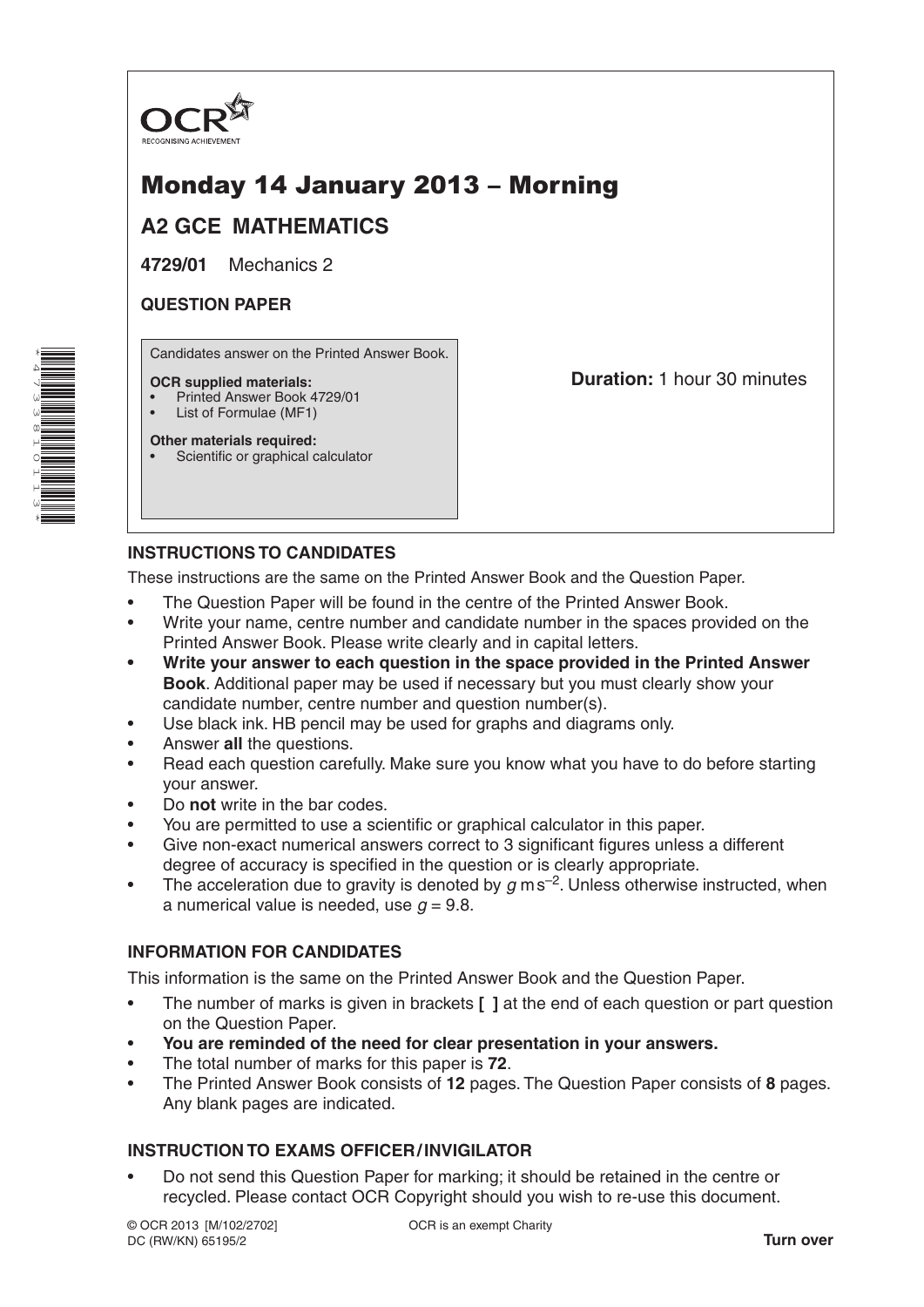**1**  A block is being pushed in a straight line along horizontal ground by a force of 18N inclined at 15° below the horizontal. The block moves a distance of 6m in 5s with constant speed. Find

| (i) the work done by the force,                 |  |
|-------------------------------------------------|--|
| (ii) the power with which the force is working. |  |

**2**  A car of mass 1500 kg travels along a straight horizontal road. The resistance to the motion of the car is  $kv^{\frac{1}{2}}$ N, where  $v$ ms<sup>-1</sup> is the speed of the car and *k* is a constant. At the instant when the engine produces a power of 15 000 W, the car has speed  $15 \text{ m s}^{-1}$  and is accelerating at  $0.4 \text{ m s}^{-2}$ .

| (i) Find the value of $k$ . | [4] |
|-----------------------------|-----|
|                             |     |

- It is given that the greatest steady speed of the car on this road is  $30 \text{ m s}^{-1}$ .
- **(ii)** Find the greatest power that the engine can produce. **[3]**
- **3**  A particle *A* is released from rest from the top of a smooth plane, which makes an angle of 30° with the horizontal. The particle *A* collides 2 s later with a particle *B*, which is moving up a line of greatest slope of the plane. The coefficient of restitution between the particles is 0.4 and the speed of *B* immediately before the collision is  $2 \text{ ms}^{-1}$ . *B* has velocity  $1 \text{ ms}^{-1}$  down the plane immediately after the collision. Find

| (i) the speed of $A$ immediately after the collision,         | 14 I           |
|---------------------------------------------------------------|----------------|
| (ii) the distance $A$ moves up the plane after the collision. | $\mathbf{[2]}$ |
| The masses of A and B are $0.5$ kg and $m$ kg, respectively.  |                |

 $\min$  Find the value of *m*. **[3]** 

**4**



A uniform square lamina *ABCD* of side 6 cm has a semicircular piece, with *AB* as diameter, removed (see diagram).

**(i)** Find the distance of the centre of mass of the remaining shape from *CD*.  $[6]$ 

The remaining shape is suspended from a fixed point by a string attached at *C* and hangs in equilibrium.

**(ii)** Find the angle between *CD* and the vertical. **[2]**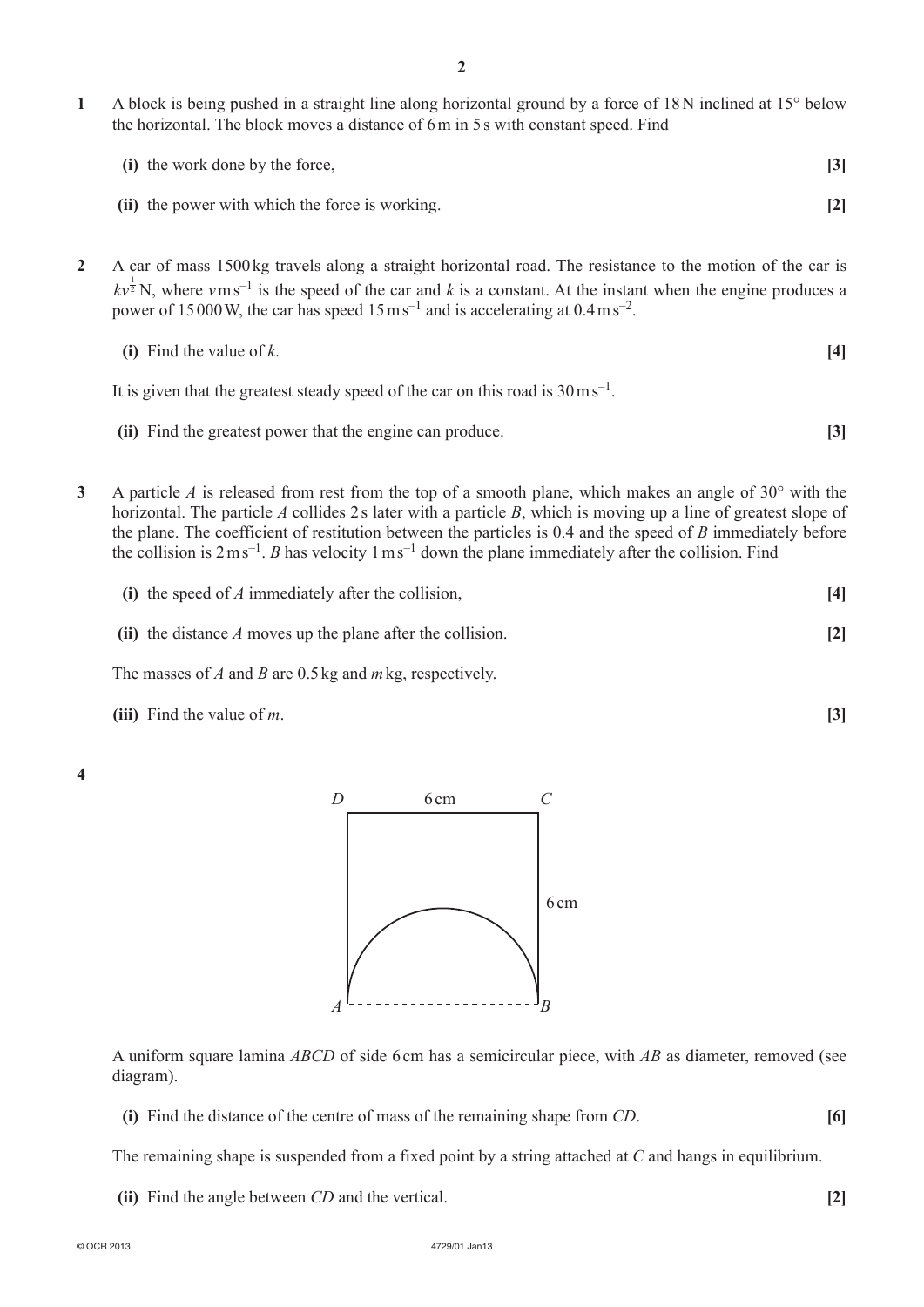

**3**

A uniform rod *AB*, of mass 3kg and length 4m, is in limiting equilibrium with *A* on rough horizontal ground. The rod is at an angle of 60° to the horizontal and is supported by a small smooth peg *P*, such that the distance *AP* is 2.5m (see diagram). Find

| (i) the force acting on the rod at $P$ , |  |
|------------------------------------------|--|
|------------------------------------------|--|

- **(ii)** the coefficient of friction between the ground and the rod. **[5]**
- **6**  A particle of mass 0.5 kg is held at rest at a point *P*, which is at the bottom of an inclined plane. The particle is given an impulse of 1.8Ns directed up a line of greatest slope of the plane.
	- **(i)** Find the speed at which the particle starts to move. **[2]**

The particle subsequently moves up the plane to a point *Q*, which is 0.3m above the level of *P*.

**(ii)** Given that the plane is smooth, find the speed of the particle at *Q*. [4]

It is given instead that the plane is rough. The particle is now projected up the plane from *P* with initial speed  $3 \text{ ms}^{-1}$ , and comes to rest at a point *R* which is 0.2m above the level of *P*.

**(iii)** Given that the plane is inclined at 30° to the horizontal, find the magnitude of the frictional force on the particle. **[4]**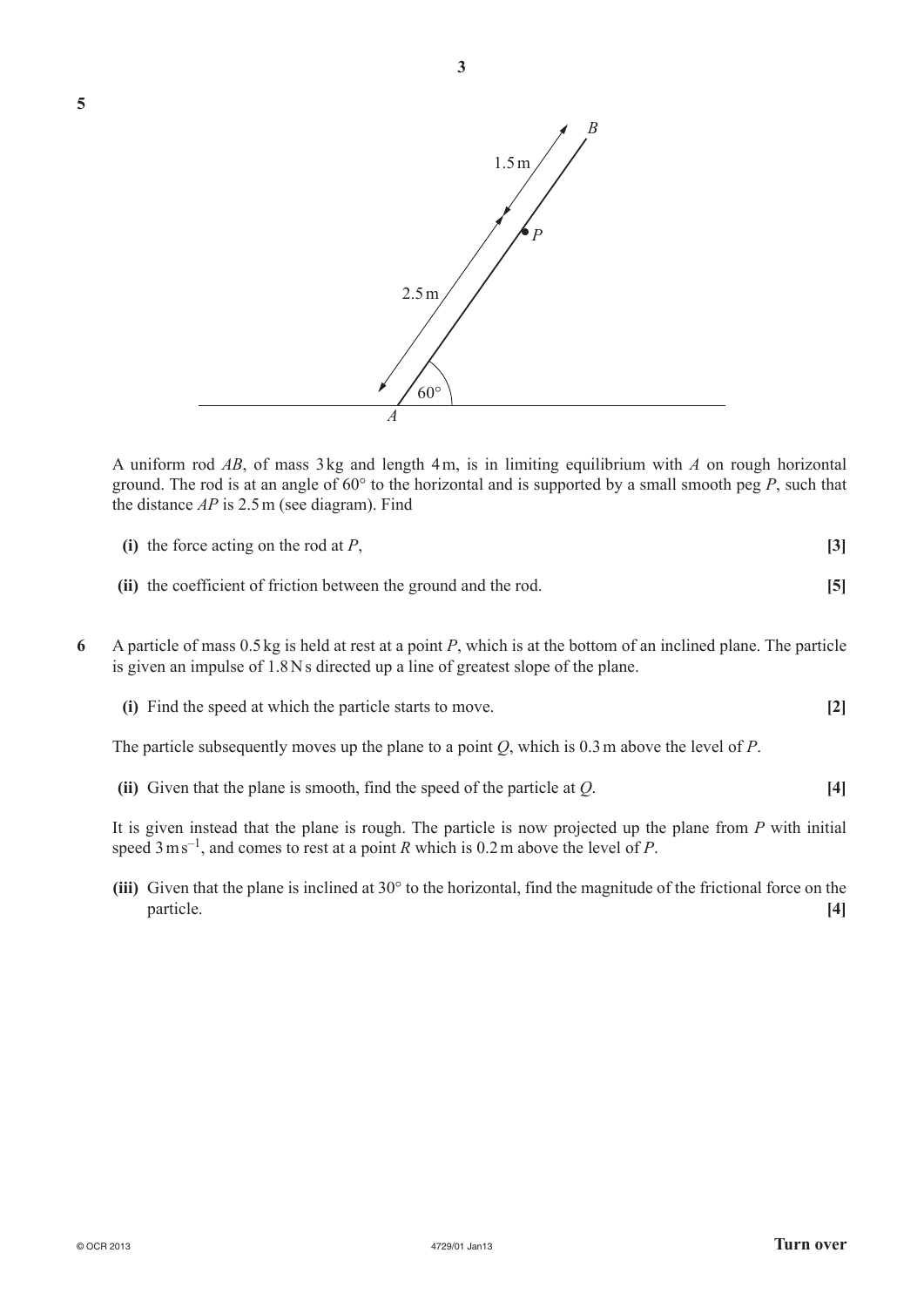- **7** A particle is projected with speed  $u$  m s<sup>-1</sup> at an angle of  $\theta$  above the horizontal from a point *O*. At time *t* s after projection, the horizontal and vertically upwards displacements of the particle from *O* are *x*m and *y*m respectively.
	- **(i)** Express *x* and *y* in terms of *t* and  $\theta$  and hence obtain the equation of trajectory

$$
y = x \tan \theta - \frac{gx^2 \sec^2 \theta}{2u^2}.
$$
 [4]

In a shot put competition, a shot is thrown from a height of 2.1m above horizontal ground. It has initial velocity of  $14 \text{ m s}^{-1}$  at an angle of  $\theta$  above the horizontal. The shot travels a horizontal distance of  $22 \text{ m}$ before hitting the ground.

- **(ii)** Show that  $12.1 \tan^2 \theta 22 \tan \theta + 10 = 0$ , and find the value of  $\theta$ . [5]
- *(iii)* Find the time of flight of the shot. **[2]**





A conical shell has radius 6m and height 8m. The shell, with its vertex *V* downwards, is rotating about its vertical axis. A particle, of mass 0.4kg, is in contact with the rough inner surface of the shell. The particle is 4m above the level of *V* (see diagram). The particle and shell rotate with the same constant angular speed. The coefficient of friction between the particle and the shell is  $\mu$ .

- **(i)**  The frictional force on the particle is *F*N, and the normal force of the shell on the particle is *R*N. It is given that the speed of the particle is  $4.5 \text{ m s}^{-1}$ , which is the smallest possible speed for the particle not to slip.
	- **(a)** By resolving vertically, show that  $4F + 3R = 19.6$ . [2]
	- **(b)** By finding another equation connecting *F* and *R*, find the values of *F* and *R* and show that  $\mu = 0.336$ , correct to 3 significant figures. **[6]**
- **(ii)** Find the largest possible angular speed of the shell for which the particle does not slip. **[6]**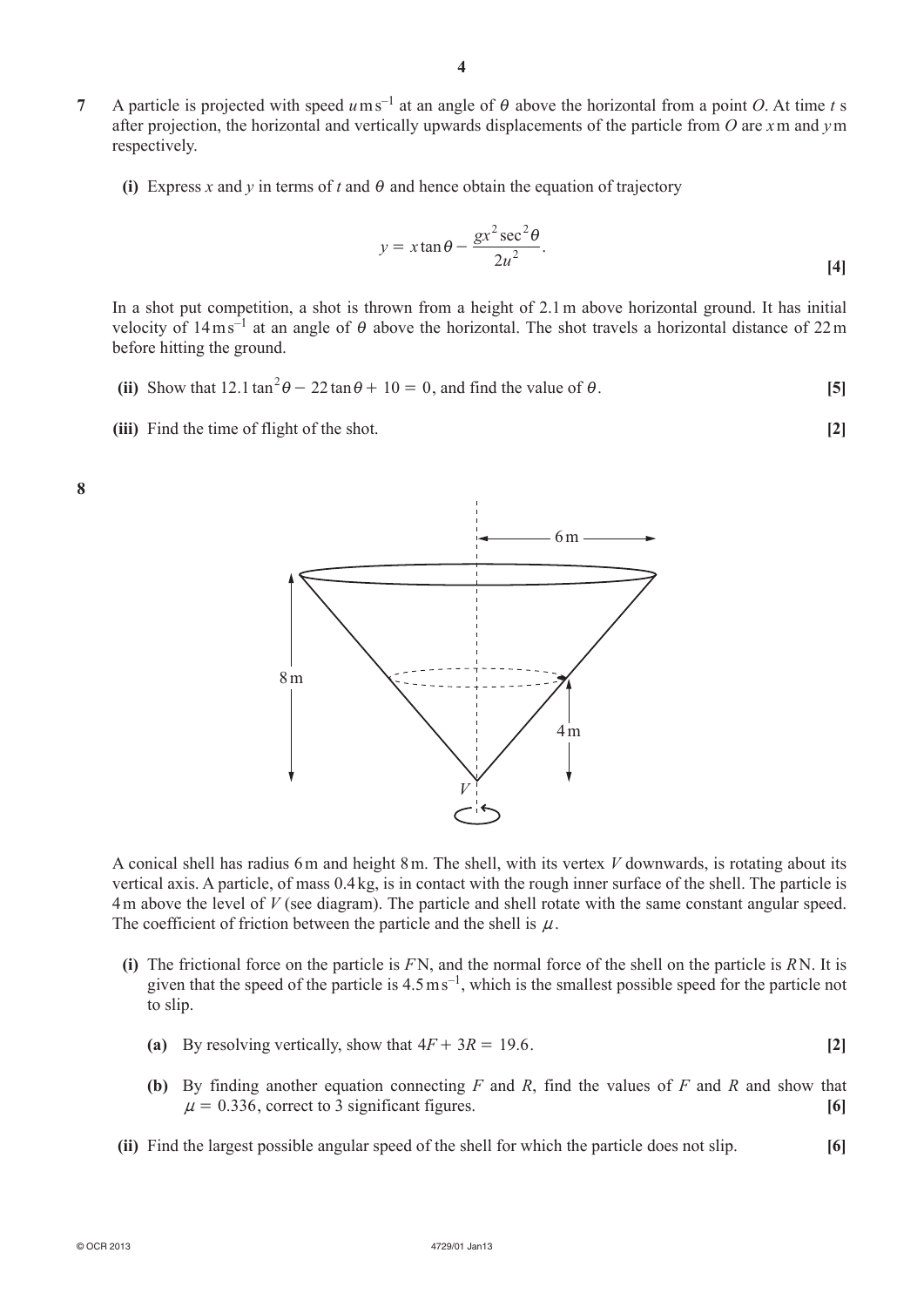### **BLANK PAGE**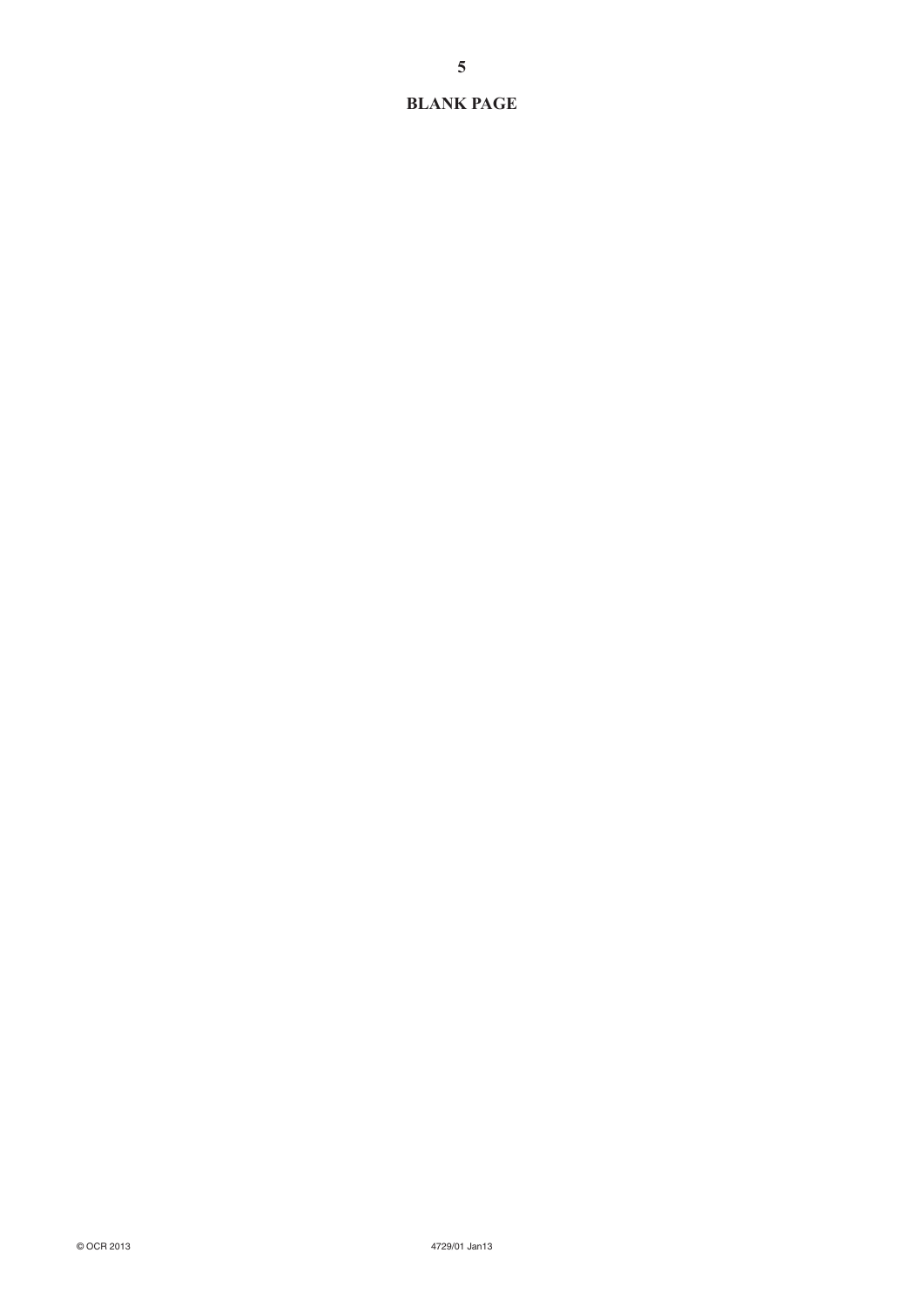### **BLANK PAGE**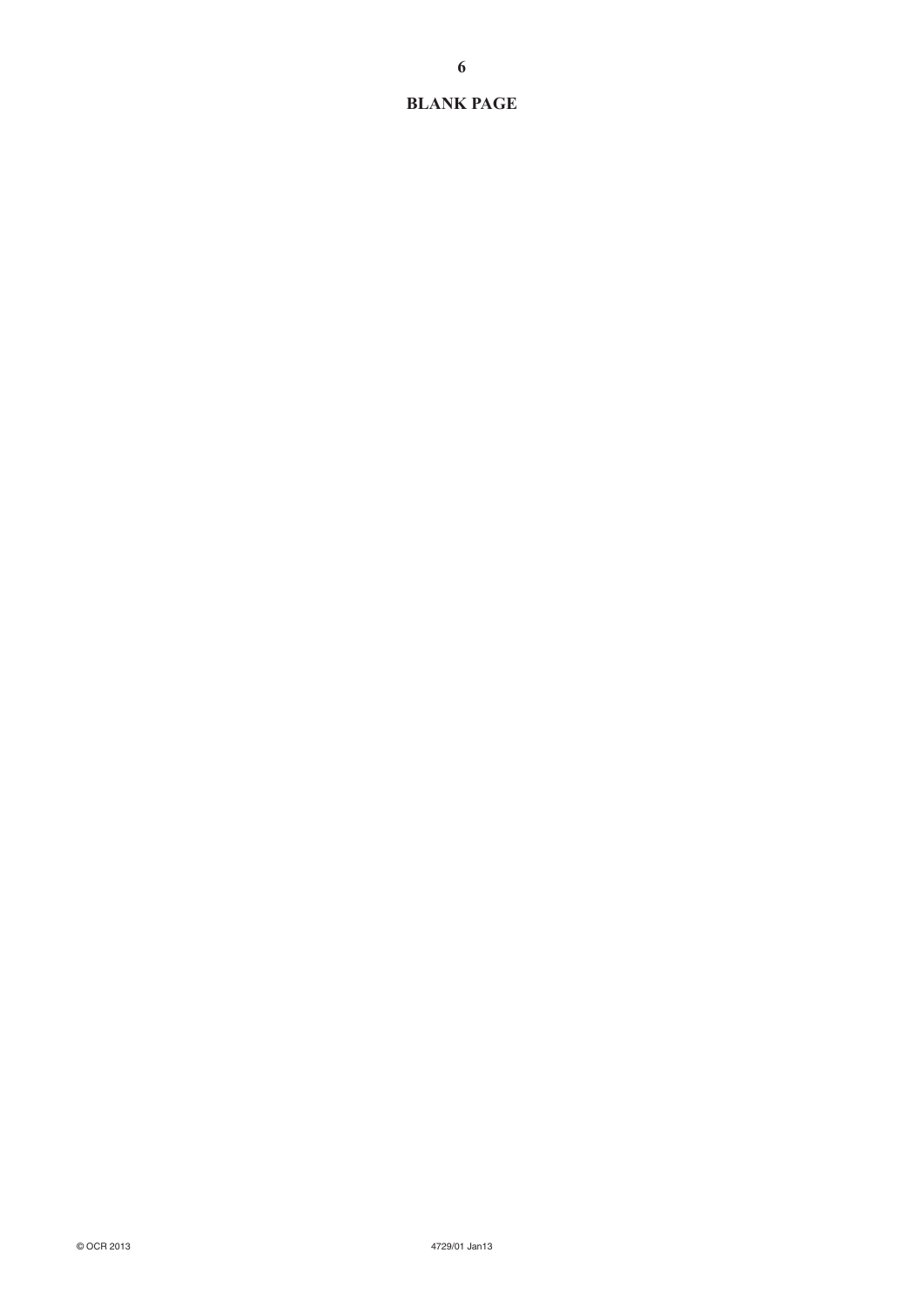### **BLANK PAGE**